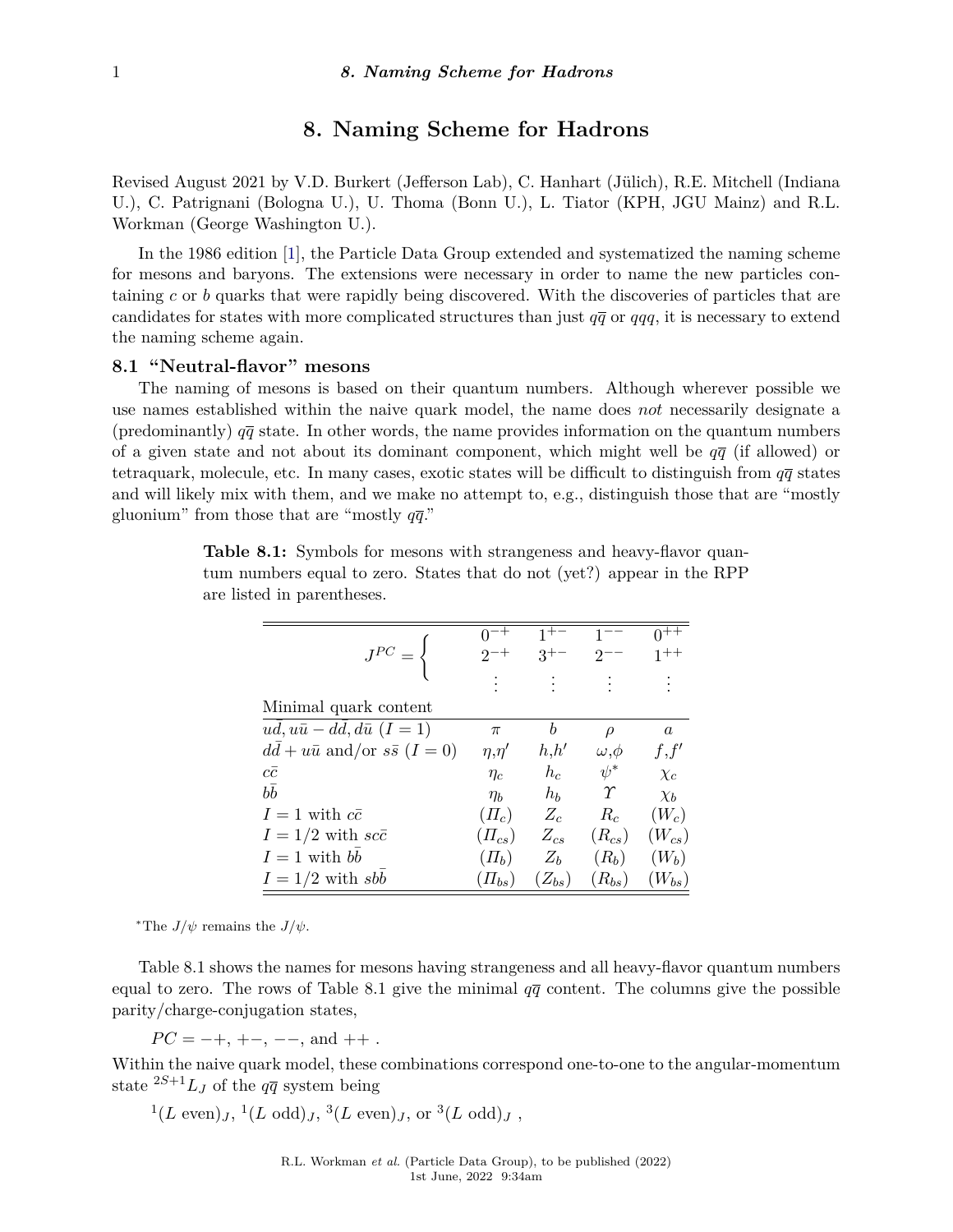respectively. Here *S*, *L*, and *J* are the spin, orbital, and total angular momenta of the  $q\bar{q}$  system. Within the naive quark model, the quantum numbers are related by  $P = (-1)^{L+1}$ ,  $C = (-1)^{L+S}$ , and *G* parity  $= (-1)^{L+S+I}$ , where the quantum number *C* is only relevant to neutral mesons with neutral-flavor quantum numbers and *G* extends to isovector mesons; see the review on the quark model. These expressions impose restrictions on the quantum numbers that are allowed for  $q\bar{q}$ states. However, they do not apply to more complicated structures such as tetraquarks.

The spin *J* is added as a subscript in the name except for pseudoscalar, vector, and axial vector mesons when there is no risk of ambiguity. Moreover, the mass is added in parentheses for mesons that decay strongly. However, for some of the familiar mesons (e.g.  $\eta'$ ,  $\phi$ ,  $\omega$ ), we omit the mass.

Measurements of the mass, quark content (where relevant), and quantum numbers *I*, *J*, *P*, and *C* (or *G*) of a meson thus determine its symbol. Conversely, these properties may be inferred unambiguously from the symbol. The name *X* is used for states with still unknown quantum numbers.

The mass label used in particle names is chosen using the best information available when a name is assigned. A more accurate value of a particle mass may become available at a later time. PDG will decide on a case-by-case basis whether to revise the mass label, taking into account the updated information.

With *u*, *d*, and *s* quarks, there are two isospin-0 mesons. A prime is used to distinguish one from the other (e.g. *η* and *η*<sup>'</sup>). Vector mesons decoupling to  $u\bar{u} + d\bar{d}$  and  $s\bar{s}$  (ideal mixing) are labeled  $\omega$  and  $\phi$ , respectively. As usual, we assign the spectroscopic name (e.g.  $\Upsilon(1S)$ ) as the primary name to most of those  $\psi$ ,  $\gamma$ , and  $\chi$  states whose spectroscopic identity is known. We use the form *Υ*(9460) as an alternative, and as the primary name when the spectroscopic identity is not known.

Since the top quark is so heavy that it decays too rapidly to form bound states, no name is assigned to structures like *tt*.

Mesons with quantum numbers  $J^{PC} = 0^-$ ,  $0^+$ ,  $1^-$ ,  $2^+$ ,  $3^-$ , etc. cannot be  $q\bar{q}$ . For such a "manifestly exotic" meson, we use the same symbol as for a  $q\bar{q}$  meson; the exotic nature of the meson can be inferred from the values of the *P* and *C* quantum numbers (given by the symbol), and the spin *J* (given by the subscript). For example, an isospin-0  $1^{-+}$  meson containing only *u*, *d*, and *s* quarks and antiquarks would be denoted  $\eta_1$  and an isospin-1 0<sup>--</sup> meson containing only  $u, d$ , and *s* quarks and antiquarks would be denoted  $\rho_0$ .

The last two lines of Table 8.1 list isospin-1 states that also contain hidden heavy flavor, i.e. whose minimal quark content includes  $c\bar{c}$  or  $b\bar{b}$ . We have assigned new names to these states, in keeping with the practice in the light-quark sector, where the  $I = 0$  and  $I = 1$  states have distinct names. The currently established  $I = 1$  states in the heavy-quark sector have quantum numbers  $J^{PC} = 1^{+-}$  and the proposed scheme keeps their original names *Z*.

Recently two experiments claimed evidence for states with  $1^{+-}$  decaying into final states containing  $s\bar{c}$  and a light quark calling them  $Z_{cs}$ . We therefore extended Tab. 8.1 by allowing also for multiquarks containing strangeness.

## **8.2 Remarks on "neutral-flavor" mesons with hidden charm or bottom not classified as** *qq*

In the heavy-quark sector, there are several states with properties – such as masses, decay patterns, and widths – that are in disagreement with predictions from the naive quark model. For example, the vector state at 4230 MeV does not decay into *DD*, although within the naive quark model its quantum numbers would call for this decay channel to be dominant. In recent literature, these states have been called *X*, *Y* , or *Z*, with their masses added in parentheses. This nomenclature conflicts with the rules outlined in the previous section, since the meson names are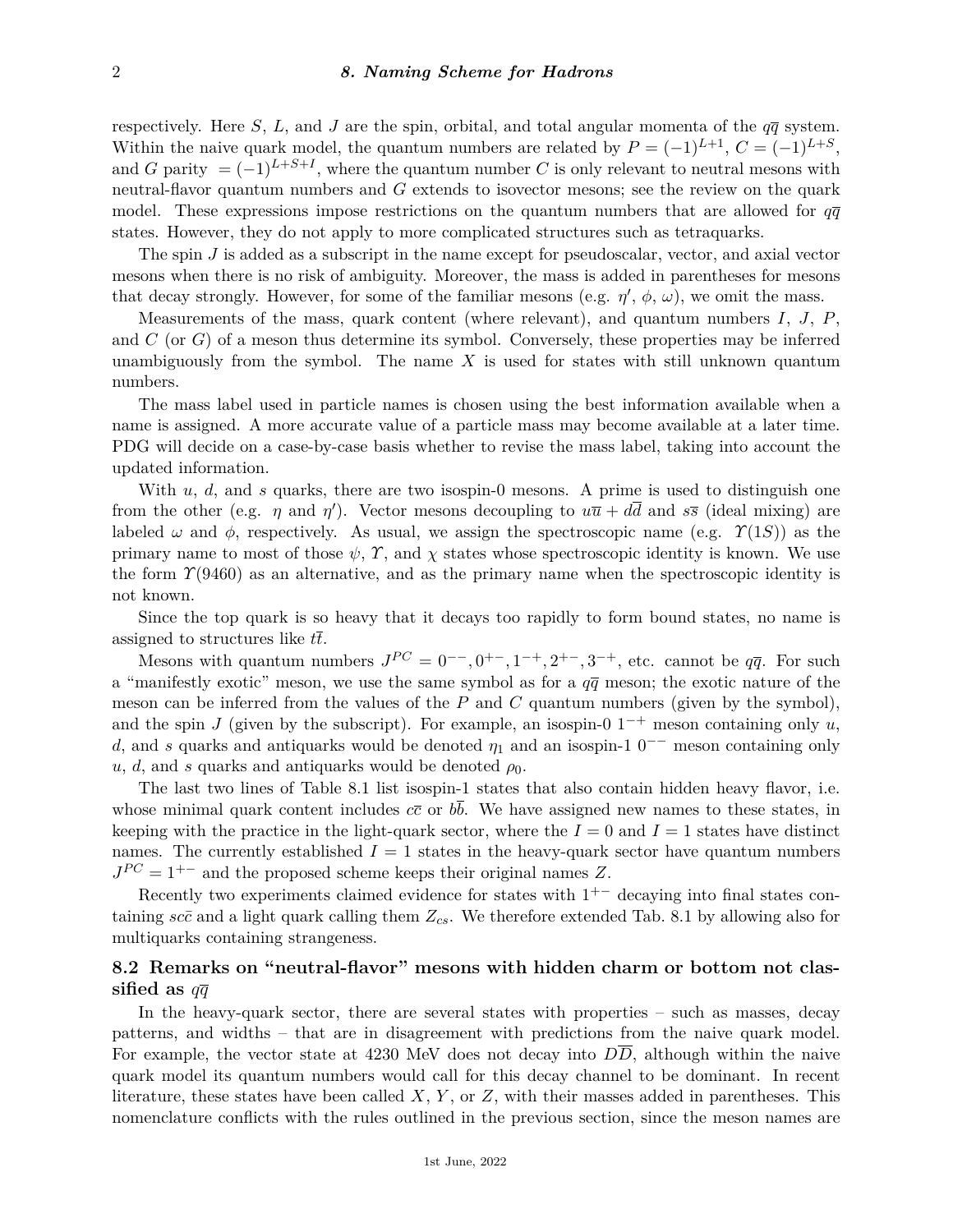not related to their quantum numbers. However, these states have properties in conflict with the naive quark model and therefore deserve some special labeling.

Therefore in the Review of Particle Physics we will keep two names, one that carries the quantum number information and the other the original name. However, the former name will be given priority. In particular, it will be used when the particle appears as a decay product. Thus, in the Listings as well as Summary Tables from the 2018 edition onwards (listed are only some examples of the particles that appear in the Summary Tables),

- *X*(3872) will appear as ' $\chi_{c1}(3872)$  also known as *X*(3872)';
- $X(3900)^{\pm}$  will appear as ' $Z_c(3900)^{\pm}$ ';
- *X*(4260) will appear as ' $\psi$ (4230) also known as  $Y(4230)^{11}$  $Y(4230)^{11}$  $Y(4230)^{11}$ ;

In addition, states with quantum numbers allowed by the naive quark model but showing some peculiarities, such as an unusual decay pattern, will have the following information in the header:

This state shows properties different from a conventional  $q\bar{q}$  state. A candidate for an exotic structure. See the review on  $\langle$  name of the proper review $\rangle$ .

The states that cannot be classified as  $q\bar{q}$  states (such as charged states with strong decays to heavy quarkonia) will have in the header:

Properties incompatible with a  $q\bar{q}$  structure (exotic state). See the review on  $\langle$ name of the proper review.

The names  $Z_c$  and  $Z_b$  used in the literature for isovector states in the  $c\bar{c}$  and  $b\bar{b}$  sector, respectively, will now also be the official PDG names. No heavy isovector  $PC = -+$ ,  $-$ , or  $++$  states have yet been confirmed, but provisional names for such states –  $\Pi$ ,  $R$ , and  $W$ , respectively – are listed in Table 8.1. Note that the heavy isovector  $PC = ++$  states were predicted to exist as spin partners of the *Z* states in [\[2\]](#page-3-1), where the name *W* was also introduced.

By analogy to the light-quark sector, states with quantum numbers that are in conflict with the naive quark model are labeled according to their *I*, *P*, *C*, and spin *J*. The exotic nature can be inferred from the quantum numbers.

Table 8.2 maps the names now used in the PDG to former commonly used names.

## **8.3 Mesons with nonzero** *S***,** *C* **and/or** *B*

Mesons with nonzero strangeness *S* or heavy flavor *C* and/or *B* are not eigenstates of charge conjugation, and in each of them one of the quarks is heavier than the other (as above, states containing top quarks are not considered). The rules have been and remain:

1. The main symbol is an upper-case italic letter indicating the heavier quark as follows:

$$
s \to \overline{K} \qquad c \to D \qquad b \to \overline{B},
$$

We use the convention that *the flavor quantum number and the charge of a quark have the same sign*. Thus the strangeness of the *s* quark is negative, the charm of the *c* quark is positive, and the bottomness of the *b* quark is negative. The effect of this convention is as follows: *any flavor carried by a charged meson has the same sign as its charge*. Thus the *K*+,  $D^+$ , and  $B^+$  have positive strangeness, charm, and bottomness, respectively, and all have positive *I*<sub>3</sub>. The  $D_s^+$  has positive charm *and* strangeness. Furthermore, the  $\Delta$ (flavor) =  $\Delta Q$ rule, best known for the strange kaons, applies to every flavor.

2. If the lighter quark is not a *u* or a *d* quark, its identity is given by a subscript. The  $D_s^+$  is an example.

<span id="page-2-0"></span> $1$ <sup>1</sup>This is one example where the mass label needed to be shifted given improved experimental information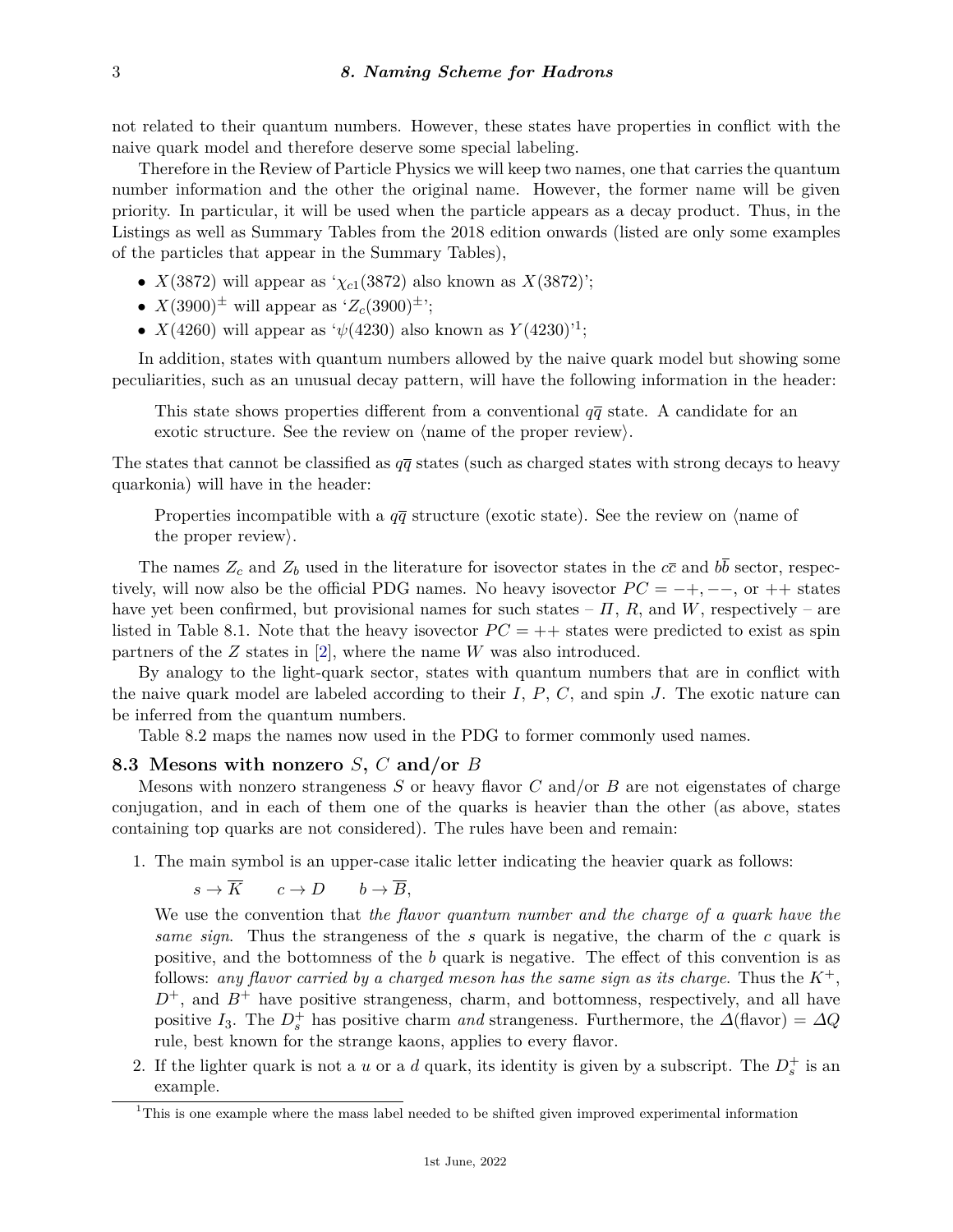- 3. When the spin-parity is in the natural series,  $J^P = 0^+, 1^-, 2^+, \cdots$ , a superscript "\*" is added.
- 4. The spin is added as a subscript except for pseudoscalar or vector mesons.

#### **8.4 Baryons with ordinary quantum numbers**

All baryons having quantum numbers consistent with a minimal quark content of three quarks are denoted by the symbols *N*,  $\Delta$ , *Λ*, *Σ*, *Ξ*, and *Ω* introduced more than 50 years ago. These symbols are followed by  $J^P$  signifying their spin *J* and parity *P*. For those where the minimal content involves one or more heavier quarks than the light (*u*, *d*, and *s*) quarks, subscripts are added to their symbols, (*c* and *b*) as appropriate. The rules are:

- 1. Baryons with miminal content of *three u* and/or *d* quarks are *N*'s (isospin 1/2) or *∆*'s (isospin  $3/2$ ).
- 2. Baryons with *two u* and/or *d* quarks are *Λ*'s (isospin 0) or *Σ*'s (isospin 1). If the third quark is a *c* or *b* quark, its identity is given by a subscript.
- 3. Baryons with *one u* or *d* quark are *Ξ*'s (isospin 1/2). One or two subscripts are used if one or both of the remaining quarks are heavy: thus *Ξc*, *Ξcc*, *Ξb*, etc.<sup>∗</sup>
- 4. Baryons with *no u* or *d* quarks are *Ω*'s (isospin 0), and subscripts indicate any heavy-quark content.
- 5. A baryon that decays strongly has its mass in parentheses. Examples are the  $\Delta(1232)$  3/2<sup>+</sup>, *Σ*(1385) 3*/*2 <sup>+</sup>, *N*(1440) 1*/*2 <sup>+</sup>, *Ξc*(2645) 3*/*2 +.
- 6. If individual states of isospin multiplets are addressed, the electric charge is specified as a superscript. The electric charge is not necessary for isospin-0 states (*Λ* and *Ω*), as there is no ambiguity, but may still be included.
- 7. Antibaryons are labeled by an overline (bar) (e.g.  $\bar{p}$  for the antiproton). Alternatively, particle and antiparticle can be distinguished by including a charge-label superscript. For example using  $\Lambda_c$  and  $\bar{\Lambda}_c$  is equivalent to  $\Lambda_c^+$  and  $\Lambda_c^-$ .

In short, the minimal number of *u* plus *d* quarks together with the isospin determine the main symbol, and subscripts indicate any content of heavy quarks. A *Σ* always has isospin 1, an *Ω* always has isospin 0, etc.

## **8.5 Exotic baryons**

In 2003, several experiments reported finding a strangeness  $S = +1$ , charge  $Q = +1$  baryon, and one experiment reported finding an  $S = -2$ ,  $Q = -2$  baryon. Baryons with such quantum numbers cannot be made from three quarks, and thus they are exotic with respect to the naive quark model. However, these "discoveries" were then ruled out by many experiments with far larger statistics: See our 2008 *Review* [\[3\]](#page-4-0).

More recently, the LHCb collaboration found a series of candidates for pentaquark states in the *J/ψp* system extracted from data on  $\Lambda_b^0 \to J/\psi K^- p$  [\[4,](#page-4-1)[5\]](#page-4-2).<sup>\*\*</sup> These have the quantum numbers of excited nucleons, but have a minimal quark content of  $c\bar{c}uud$ . Following the name established by the LHCb collaboration, we label these  $P_c^{\dagger}(\text{mass})J^P$ , with the mass given in parentheses.

## **Footnotes:**

- See the "Note on Charmed Baryons" in the Charmed Baryon Listings.
- ∗∗ See our review "Pentaquarks" in the 2016 Edition.

## <span id="page-3-0"></span>*References*

- <span id="page-3-1"></span>[1] M. Aguilar-Benitez *et al.* (Particle Data Group), Phys. Lett. **170B**, 1 (1986).
- [2] M. B. Voloshin, [Phys. Rev.](http://doi.org/10.1103/PhysRevD.84.031502) **D84**[, 031502](http://doi.org/10.1103/PhysRevD.84.031502) (2011), [\[arXiv:1105.5829\].](https://arxiv.org/abs/1105.5829)